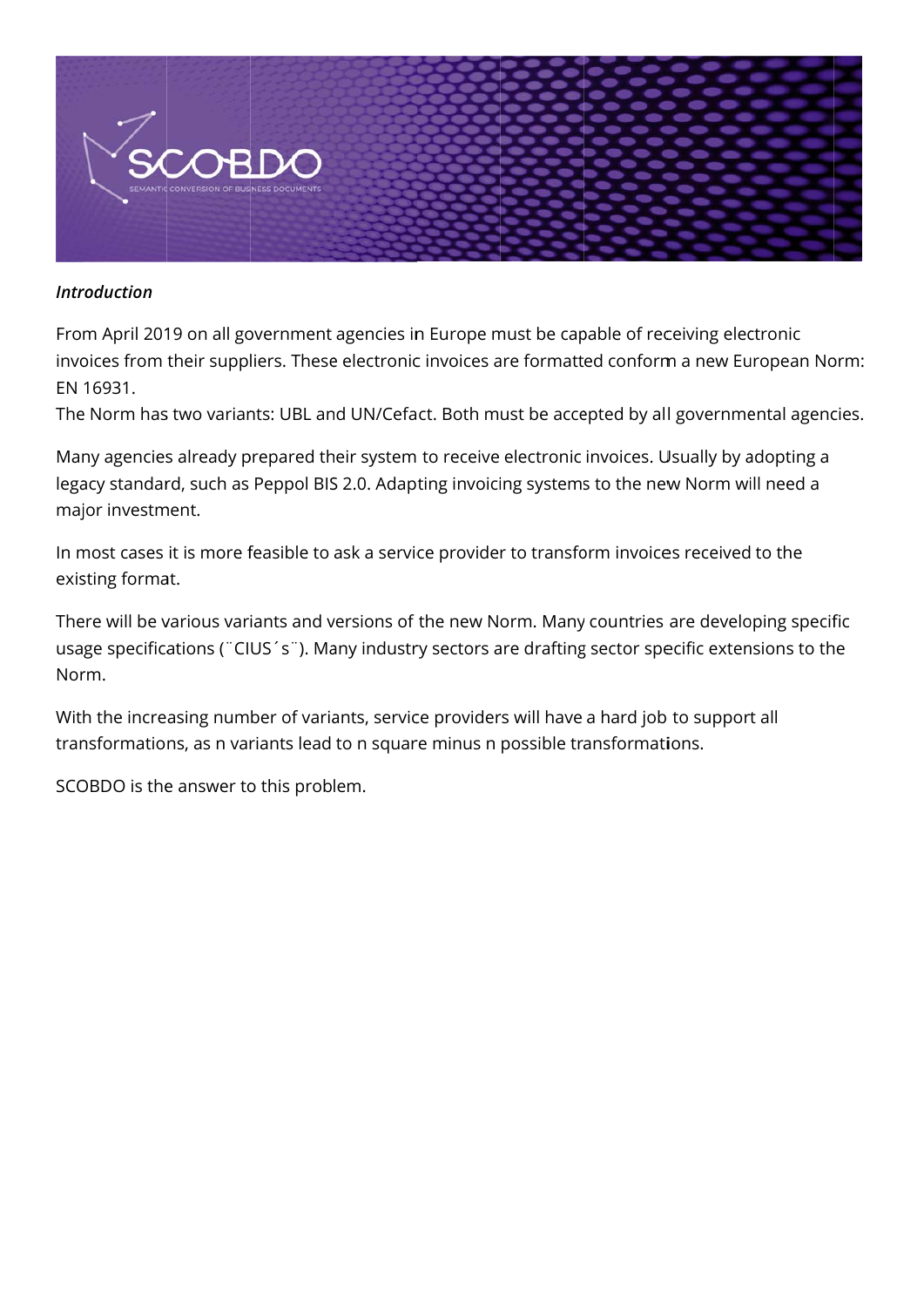

SCOBDO enables service providers and software developers to generate mapping specifications (XSLT) between all e-invoice standards, syntaxes, versions, usage specs (CIUS´s) and extensions with one press of a button. A standard needs to be linked only once to a reference model.

Linked standards and mapping specifications are stored in Joinup, the publicly accessible repository of the European Commission. They can be downloaded through the SCOBDO portal.

|             |                                                                   |                               |                              |                             | Log Off                                |
|-------------|-------------------------------------------------------------------|-------------------------------|------------------------------|-----------------------------|----------------------------------------|
| <b>HOME</b> | SEVANDE CONVERSION OF BUSINESS DOCUMENTS<br><b>SCOBDO MAPPING</b> | FAQ<br><b>GENERAL REQUEST</b> | <b>SCOBDO CLIENT</b>         |                             |                                        |
|             |                                                                   |                               |                              |                             | Home > SCOBDO Mapping                  |
|             | <b>SCOBDO Mapping</b>                                             |                               |                              |                             |                                        |
|             |                                                                   |                               |                              |                             |                                        |
| Source      | Type here to filter elements                                      |                               |                              | Target                      | Type here to filter elements<br>$\sim$ |
| 圓           | <b>UBL 2.1 EN16931</b>                                            |                               |                              | <b>UBL 2.1 EN16931</b><br>圓 |                                        |
|             | ZUGFeRD 1.0 Extended                                              |                               |                              |                             | ZUGFeRD 1.0 Extended                   |
|             |                                                                   |                               |                              |                             |                                        |
|             |                                                                   |                               | <b>Generate XSLT Mapping</b> |                             |                                        |
|             |                                                                   |                               |                              |                             |                                        |
|             |                                                                   |                               |                              |                             |                                        |
|             |                                                                   |                               |                              |                             |                                        |
|             |                                                                   |                               |                              |                             |                                        |
|             |                                                                   |                               |                              | $\leq$                      |                                        |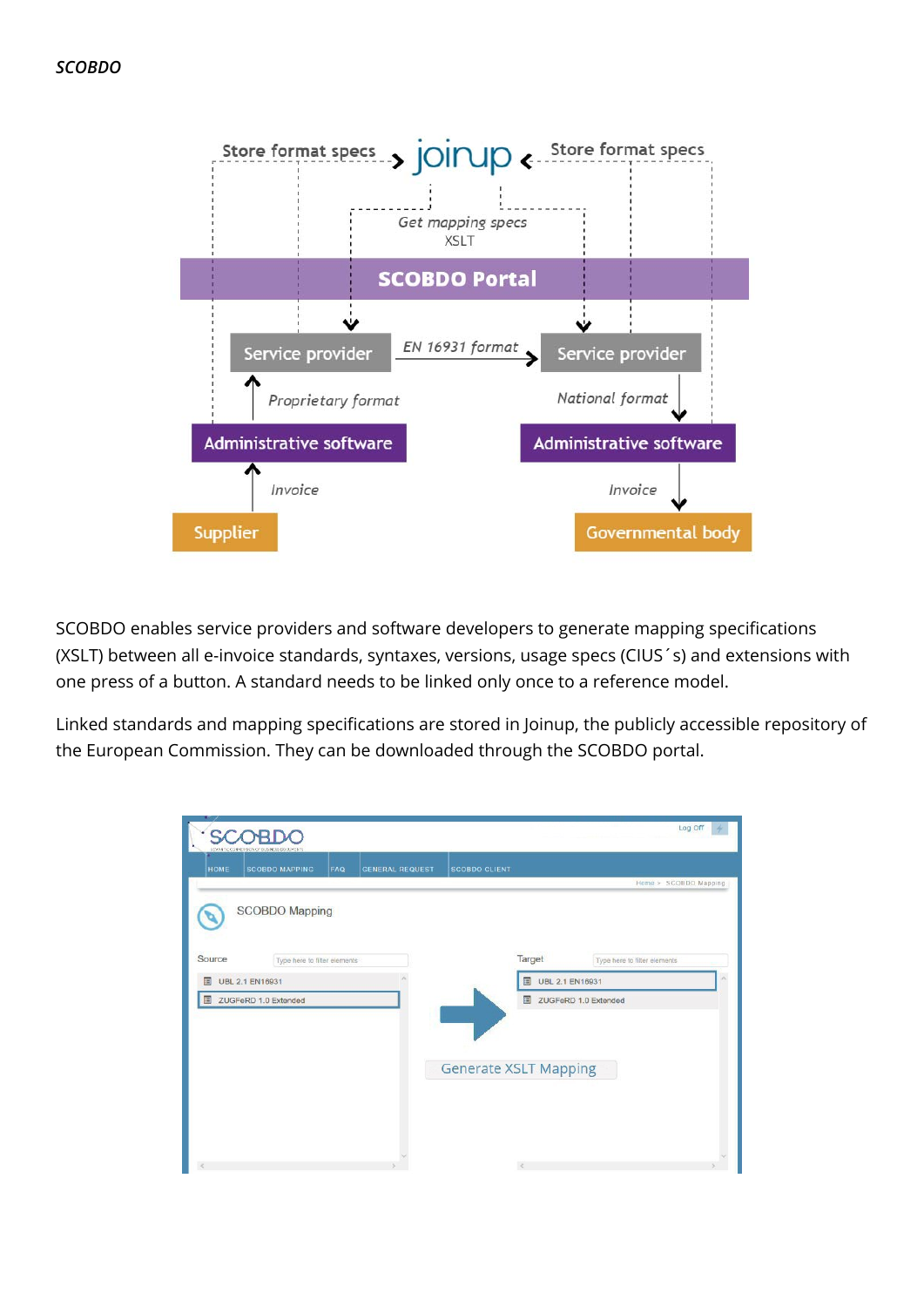## *Referencemodel*

The owner of a standard (or another expert) links the elements of his e-invoice only once to the elements of the reference model. For that he uses the SCOBDO client, a PC-application, supplied by Gefeg.

The linking is stored in an open format on Joinup.

| Elements/Invoice/cbc:ProfileID                                                                                                                                                                                                                                                                                                                               |                                                                                                                                                                                                                                                                                                                                                                                        | Elements/CrossIndustryInvoice/ExchangedDocumentContext/BusinessProcessSpecifiedDocum |  |  |
|--------------------------------------------------------------------------------------------------------------------------------------------------------------------------------------------------------------------------------------------------------------------------------------------------------------------------------------------------------------|----------------------------------------------------------------------------------------------------------------------------------------------------------------------------------------------------------------------------------------------------------------------------------------------------------------------------------------------------------------------------------------|--------------------------------------------------------------------------------------|--|--|
| s xsisequence [1.1]<br>E cbc:CustomizationID [ 11 - normalizedString ]<br>E cbc:ProfileID [01 - normalizedString ]<br><sup>9</sup> F cbc:ID [11 - normalizedString]<br><b>E</b> cbc:IssueDate [ 11 - date ]<br>E cbc:DueDate [01 - date ]<br>E cbc:InvoiceTypeCode [ 11 - normalizedString ]<br>E cbc:Note [ 0unbounded - string ]                           | $\vee$ <b><math>\bullet</math></b> s xs:sequence [11]<br>E ram:SpecifiedTransactionID [01 - token ]<br>E ram:TestIndicator [01]<br>$\circ$<br>E ram:BusinessProcessSpecifiedDocumentContextParameter [0unbounded]<br>$\vee$ <b>@</b> s xs:sequence [11]<br>> E ram:ID [ 01 - token ]<br>$\triangleright \oplus E$ ram:Value [01 - string ]<br>> © E ram:SpecifiedDocumentVersion [01 ] |                                                                                      |  |  |
| Ecbc:TaxPointDate [01 - date ]<br><sup>®</sup> E cbc:DocumentCurrencyCode [11 - normalizedString ]<br>E cbc:TaxCurrencyCode [01 - normalizedString ]<br>E cbc:AccountingCost [01 - string]<br>E cbc:BuyerReference [01 - string ]<br>$\rightarrow$ $\bullet$ $\bullet$ cac: InvoicePeriod [01]<br>E cac:OrderReference [01]<br>> E cac:BillingReference [01] | <b>Mapping properties</b><br>Type:<br>Source context:<br>Condition:                                                                                                                                                                                                                                                                                                                    | Direct mapping                                                                       |  |  |
|                                                                                                                                                                                                                                                                                                                                                              | Source:                                                                                                                                                                                                                                                                                                                                                                                | p1:Invoice/cbc:ProfileID                                                             |  |  |
|                                                                                                                                                                                                                                                                                                                                                              | Formatting<br>results:<br>(Example:                                                                                                                                                                                                                                                                                                                                                    |                                                                                      |  |  |

In the SCOBDO project the following standards have been linked:

- EN 16931 UBL (the new European Norm)
- EN 16931 UN/Cefact
- OHNL (the standard of the Dutch government)
- Simplerinvoicing
- ZUGFeRD 1.0

Between these standards mapping specifications are already available.

### *Stay informed*

To keep posted, register yourself on www.scobdo.eu

You then will be informed as soon as you can start using SCOBDO services and under what conditions.

On www.scobdo.eu you can also register your participation at the SCOBDO seminar, Friday 8 December 2017 in the afternoon at the Dutch Ministry of economic affairs in The Hague, The Netherlands.